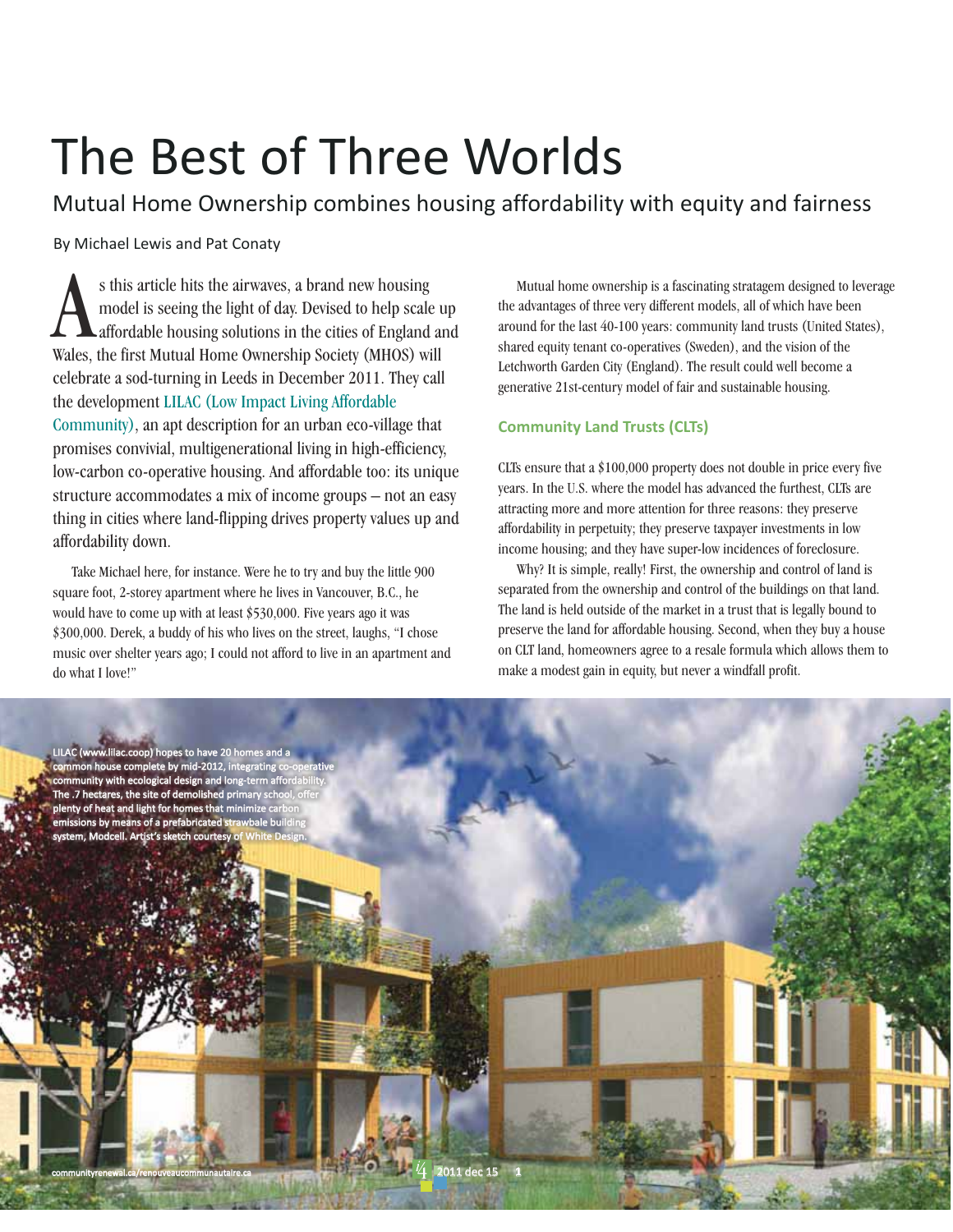It is a powerful model. In Burlington, Vermont the Champlain Housing Trust has about 2,000 housing units which are now permanently affordable. That makes a big difference in a town with a population of only 40,000. (See "Affordability Locked In: Community land trusts - good news for households, communities, & taxpayers,"  $i4$ , November 2, 2011.)

### **Sweden's Tenant Ownership Co-operatives**

Tenant ownership co-ops differ in several ways from the housing co-operatives common in Canada. Under this Swedish model, the co-op owns the land and the building and grants occupancy rights to the co-op's apartments to the member tenants under the terms of a member's agreement. The members are also voting shareholder-owners of the co-op. Members also have a limited equity stake (typically 30%) in the value of the apartment they occupy. They buy this stake when they become a member and sell when they leave.

It is big – tenant ownership co-operatives comprise 18% of Sweden's national housing stock, in fact. One of the main reasons is that nationally they have created two key co-operative development organizations - the "mother" or secondary housing co-ops, HSB Riksförbund and Riksbyggen. Both help new co-ops to get going by mobilizing savings and by helping to organize other low-cost financing from additional bank loans. The "daughters" are the 5,500 primary tenant ownership co-ops. They are locally based, manage their own affairs, and get help from the "mothers" as needed for further development.

Finance is a mix of down payments (often personal savings and a personal loan - typically 30% of cost) on the part of the tenants, and bank financing (a corporate loan to the cooperative). When members leave the co-op, they sell their equity share to new members. In this way, people can earn a limited equity stake in the value of their home. HSB and Riksbyggen assist the daughter co-ops in managing the sale of the occupancy rights and the equity stake when a member departs.

2011 dec 15

 $\overline{\phantom{a}}$ 

Mutual home ownership leverages the advantages of three very different models: community land trusts, shared equity tenant co-operatives, and the vision of the Letchworth Garden City. The result could well become a generative 21st-century model of fair and sustainable bousing.



In some urban areas with high land values, like Stockholm and Gothenburg, housing price inflation has become a problem, at least for lower income people. They can no longer afford to join a tenant ownership co-op. Restrictions on the sale price of members' limited equity stakes were removed by government deregulation of the housing co-op sector in the 1980s. This allowed the value of occupancy rights to float in a free market for member's equity stakes. Without a re-sale formula such as the CLT model provides, the Swedish model in some areas has moved upmarket to become the preserve of people with higher incomes.

#### **The Garden City of Letchworth**

This third inspiration to the MHOS designers dates back to 1899 when Ebenezer Howard established a "co-operative land society," First Garden City Ltd., to raise initial share capital of £20,000. His vision was to use the money to build new cities where the land was owned collectively. Letchworth, Hertfordshire, 50 km north of London, was launched in 1903. In 50 years its population grew to 33,000 and it thrived for a short period after that. By holding the land (5,600 acres), the co-operative land society was able to capture lease income from the land, from commercial buildings, and from a variety of social enterprises it owned, and continuously reinvest that money in community improvements. Residents were engaged in a mutual benefit system of unprecedented scale. Living was affordable, convivial, and people had what they needed close by.

In 1961 a group of corporate raiders and financiers attempted to take over the land, demutualize the organization, and break the back of the "co-operative land society." The national government successfully fought off the

Garden Cities were to separate residential from industrial areas, feature many trees and open spaces, and be surrounded by belts of agricultural land. Payments for community services (rates) plus lease payments (rents) would create revenue for the cooperative and returns for its members. At Letchworth (left), cottage building competitions provided a venue to experiments with pre-fabrication, home garden plots, and new building materials. Photocredit: Kingsway Real Photo Series. Photo courtesy of Margaret Pierce.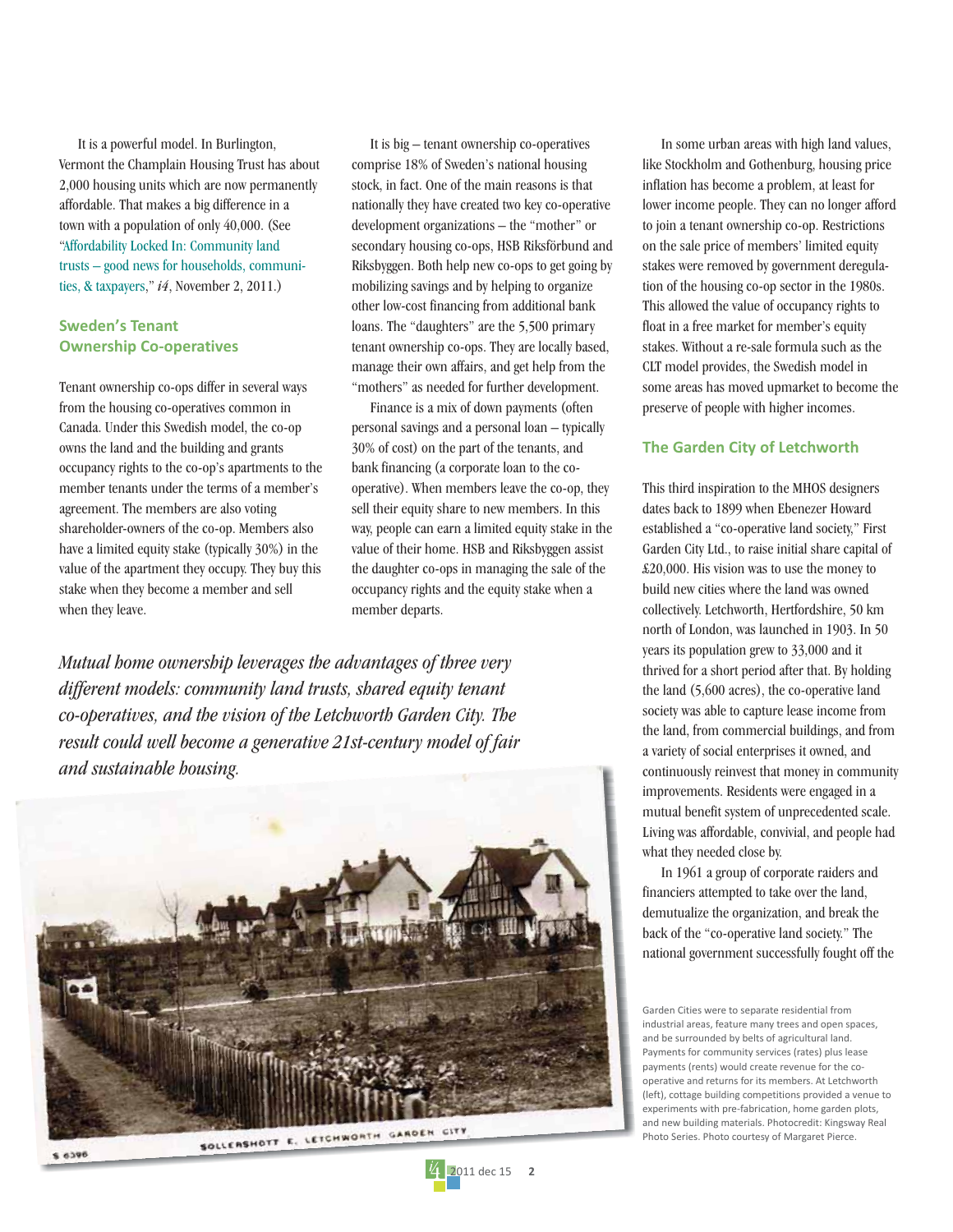

onslaught, but victory came at a cost. The cooperative ownership of the land was transformed into public ownership. Then in 1995 it was changed back to a tax-exempt mutual structure and the land assets transferred to the new Letchworth Garden City Heritage Foundation (with a legal structure like that which Ebenezer Howard established in 1903). Essentially a CLT, this new "co-operative land society" has regained a number of land assets with 999-year leases.

Many of the homes were established with 99vear leases, however. The 1967 Leasehold Reform Act gave owner-occupiers in the U.K. the right to buy their lease at an affordable price. As a result, as the 99-year leases come up for renewal at Letchworth, residents are purchasing the properties and, following the logic of the real estate market, reselling them at a significant profit.

#### **The MHOS Model**

How to combine the best features of each of these models while avoiding their respective weaknesses - this was the puzzle Pat Conaty of the New Economics Foundation set out to solve with a team of researchers. Their novel solution was the MHOS, and it has since been championed by CDS Co-operatives, England's largest co-operative housing service agency, and its CEO, David Rodgers.

As the diagram shows (above), the community land trust is central to the MHOS model. The trust owns the land and holds it for the purpose of preserving affordability in perpetuity. The trust issues a head lease to a tenant ownership co-operative which enables both the land trust and the co-op to organize the financing, with help from CDS. The tenant ownership co-op is then responsible for getting the actual construction completed with support from an expert development agent, a service which CDS also provides.

The eventual mortgage that pays for the build cost is held corporately by the co-op. Like the Swedish model, member-owners lease their units from the co-op. One prerequisite is a deposit of 5%-10% which is converted into equity shares in the co-op. Thereafter equity shares are also funded through members' rental payments. These payments, the asset and the land security provided by the trust, and the coop's projected lease income together form the basis for financing each project. The pooling of



resources into a single mortgage package helps reduce the cost of financing, which is an important contribution to affordability. (In the U.K's current risk-averse market, individual mortgages are especially hard for prospective home owners to come by.) Another cost savings flows from the assignment of equity shares and occupancy rights by members. This eliminates the legal and other closing costs that are part of buying and selling houses.

Once construction is complete, the co-op issues 20-year renewable leases to members. They can stay as long as they want, so long as they meet their obligations. One of the most important obligations is to make lease payments calculated at 35% of monthly household income, after taxes and deductions. If my household's take-home income is \$1,500 per month, we will pay \$525. Were we earning \$5,000 per month, we would pay \$1,750 per month for the same unit.

This seems fair and equitable. (It's a formula widely used by co-ops in Canada.) However, the designers wisely found a way to recognize the higher contributors. This is where the shares come in. Everybody pays the deposit up front. These become shares, with a face

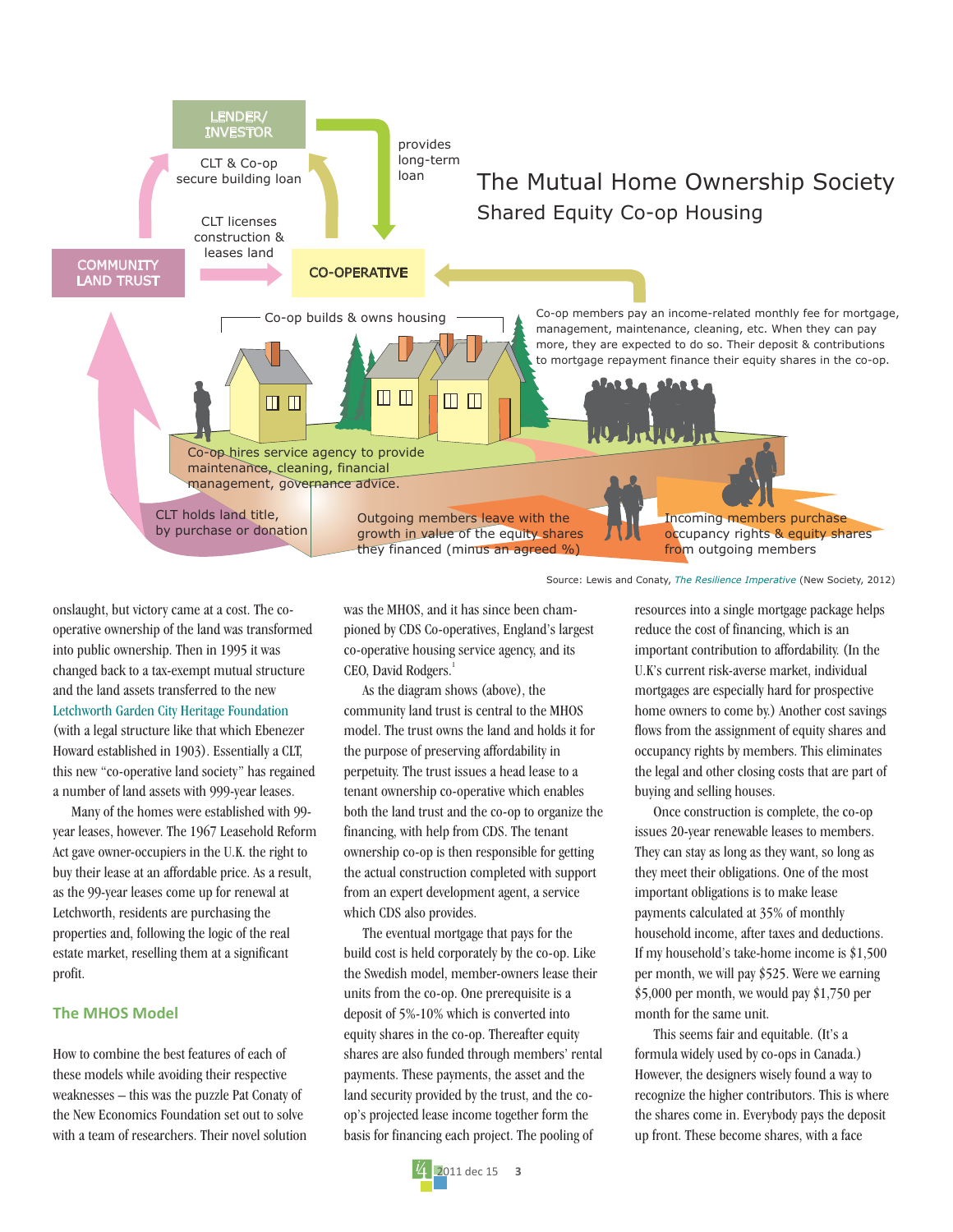#### **Résumé : Le meilleur de trois mondes**

Pat Conaty de la New Economics Foundation a une nouvelle façon de rendre le logement plus abordable au Royaume-Uni. La Mutual Home Ownership Society (MHOS) [Société mutuelle de propriété domiciliaire] combine les avantages de trois stratégies. Une community land trust [fiducie foncière communautaire] est propriétaire du terrain et le loue à une tenant ownership co-operative [coopérative de locataires-propriétaires]. Avec l'aide de la fiducie foncière, la coopérative négocie une hypothèque avec un prêteur. Ou bien, des emprunts d'investissements de logements mutuels pourraient être vendus pour financer l'édifice, tel que ce fut le cas de Garden City à Letchworth il y a 100 ans.

Lorsque la construction est complétée, la coopérative émet des baux renouvelables aux membres-locataires. Une de leurs responsabilités est un paiement de loyer calculé à 35 % du revenu mensuel du ménage, après impôts et déductions. Ces paiements et un versement de 5 à 10 % leur donnent droit à des actions de participation de la coopérative. Les ménages qui font de plus gros paiements de loyer obtiennent plus d'actions. À mesure que la dette de la coopérative diminue (et si la moyenne de revenus des membres augmente dans le temps), la valeur des actions augmente.

Les membres qui quittent la coopérative partent avec la croissance dans la valeur des actions qu'ils ont financées (moins un pourcentage convenu). Les membres qui arrivent achètent des droits d'occupation et des parts des membres qui quittent la coopérative. Une formule de revente dans le bail assure l'abordabilité à long terme de chaque logement.

Les MHOS sont de bonnes nouvelles pour les municipalités où le logement devient non abordable pour de grands nombres de résidents, incluant plusieurs employés du secteur public. Si les promoteurs de MHOS peuvent acquérir du terrain à des coûts en deçà du marché, ils peuvent par la suite offrir un investissement très sécuritaire aux prêteurs ou aux investisseurs sociaux. Ils peuvent améliorer la propriété à long terme et attirer des membres-locataires tant avec du logement à faible coût que la perspective de créer une valeur nette – sans mettre en danger [l'abordabilité des logements. LILAC, la première](http://www.lilac.coop/) MHOS de l'Angleterre, est actuellement en construction dans la région du Leeds.

With the growing interest among social investors and pension funds in longer term, safe, and performing assets, there is much to recommend the MHOS model. It is welcome news to municipalities where housing is growing unaffordable to large numbers of residents.

value at their issue date of £1,000 each. As the corporate debt goes down and as (or if) average earnings rise over time, the value of the shares goes up. Since the lease payments are what pay down the debt, those who pay higher lease rental charges finance more equity shares. The designers also learned from the Swedish experience and built a re-sale formula into the lease to ensure long-term affordability. That is why equity share value is linked to average earnings.

Lastly, co-op members democratically control the management and the maintenance of their homes. They jointly organize housing repairs and control management and services. As LILAC demonstrates, low or zero-carbon housing solutions can be planned and implemented, including combined heat and power systems, photovoltaics, and (perhaps in the future) electrolytic power generation from co-operatively-owned hydrogen fuel cells, potentially the cleanest fuel on the planet.

#### **A Closer Look at Mutuality & Equity**

Those are the basics of the model. Now let's look more closely at the equitable mutuality it features. The table below illustrates how Mutual Home Ownership provides for equitable lease rates based on income level, and how lower and middle income members can earn limited equity returns as well.

To keep things simple, the table below applies the model works to a 2-bedroom household occupied by two working adults living either on their own or with one to two children. The income figures are aggregated for both earners and net of U.K. tax, pension, and other wage and salary deductions.<sup>2</sup>

#### **Table**: Mutual Home Ownership –

Monthly Costs (£) and Equity Shares for 2-Income Household

| 1. Total Net                                                       |         |         |         |         |         |         |
|--------------------------------------------------------------------|---------|---------|---------|---------|---------|---------|
| <b>Household Income</b>                                            | £14,406 | £16,688 | £18,845 | £23,108 | £26,318 | £32,738 |
| 2.35% of net household<br>income for housing costs 5,077           |         | 5,841   | 6,596   | 8,088   | 9,211   | 11,548  |
| 3. Less revenue costs<br>payable for all members                   |         |         |         |         |         |         |
| (i) Management                                                     | 33      | 33      | 33      | 33      | 33      | 33      |
| (ii) Maintenance                                                   | 53      | 53      | 53      | 53      | 53      | 53      |
| (iii) Service costs                                                | 18      | 18      | 18      | 18      | 18      | 18      |
| 4. Net monthly payment<br>for corporate mortgage<br>loan repayment | 319     | 382     | 445     | 570     | 663     | 850     |
| 5. Capital value of<br>corporate loan serviced 64,336              |         | 77,190  | 89,892  | 114,997 | 133,900 | 171,707 |
| 6. Number of equity shares<br>funded by monthly payment 64         |         | 77      | 90      | 115     | 134     | 172     |
| 7. Add equity shares<br>paid as 5% deposit                         | 7       | 9       | 10      | 13      | 15      | 19      |
| 8. Total equity shares owned                                       | 71      | 86      | 100     | 128     | 149     | 191     |
| 9. Monthly cost of each<br>additional equity share                 | 4.95    | 4.95    | 4.95    | 4.95    | 4.95    | 4.95    |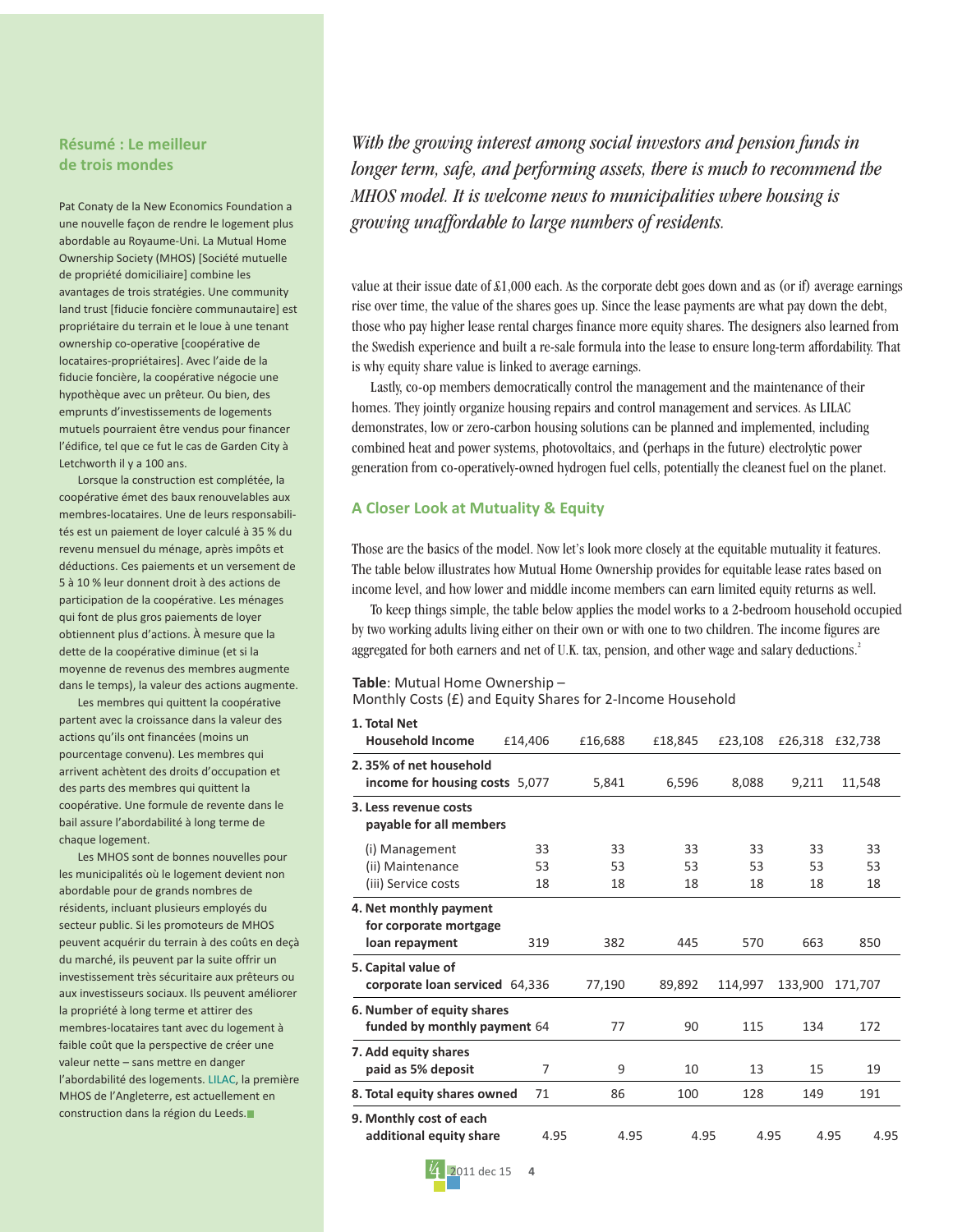

The key is the monthly payment (line 4) and the equity shares funded and "owned" by the member (Line 8). The corporate debt that a leaseholder services through his/her lease payments or deposit is progressively converted into equity shares. As members service the debt of the co-operative at different levels (because their payments are income-related), it is fair that they "own" units of equity, represented as their household's shares in the mutually-owned housing assets. The net value of the member's equity shares increase in value as the collective corporate loan is repaid and in line with the increase in average earnings over time. (This assumes that average earnings increase. If they do not, equity share values could fall.) Line 5 shows the smaller and larger portions of debt to be repaid by members with different levels of income.

A resale formula permits a modest return on the sale of equity shares. The following example of a resale formula assumes an annual increase of 4.5% in household income (i.e., an annual rise of 3.5% in the Retail Price Index plus a growth of 1% in real earnings.) In ten years this example would yield members a net

equity value (net of the outstanding corporate loan balance) as follows:

- 71 shares =  $\pounds13,314$
- 86 shares =  $\pounds16.271$
- 100 shares =  $\pounds$ 18,919
- 128 shares =  $\pounds24,217$
- 149 shares =  $\pounds 28,190$
- 191 shares =  $\pounds36,136$

#### **Scaling Up Mutuality**

Financing is key – for land acquisition and for mortgages. With the growing interest among social investors and pension funds in longer term, safe, and performing assets, there is much to recommend this model.

Firstly, if MHOS developers can purchase land at below-market value with support from national governments or local authorities, investors can be offered a good level of security on a loan-to-value basis (the ratio of the asset value to the corporate loan); the land at less than market value providing the asset cover required by the lender/investor. This is welcome news to municipalities where housing is growing unaffordable to large numbers of



Secondly, the Co-operative Housing Finance Society Ltd, established by CDS, can provide a 1-year interest guarantee, an additional level of security. In addition, the national Community Land Trust Fund can assist with initial risk financing costs and secure additional financing for the construction financing phase. Broadening the current scope of loan guarantees would be helpful and CDS Co-operatives is working with financial advisors and lenders, including the Co-operative Bank and the Co-operative Group, to determine the feasibility of establishing a £200 million lending facility to support new MHOS projects. The Welsh government has just announced a project to work with CDS to develop MHOS across Wales in the next few years.

Thirdly, MHOS can be funded corporately either by bank lenders or through mutual housing investment bonds. The latter can offer